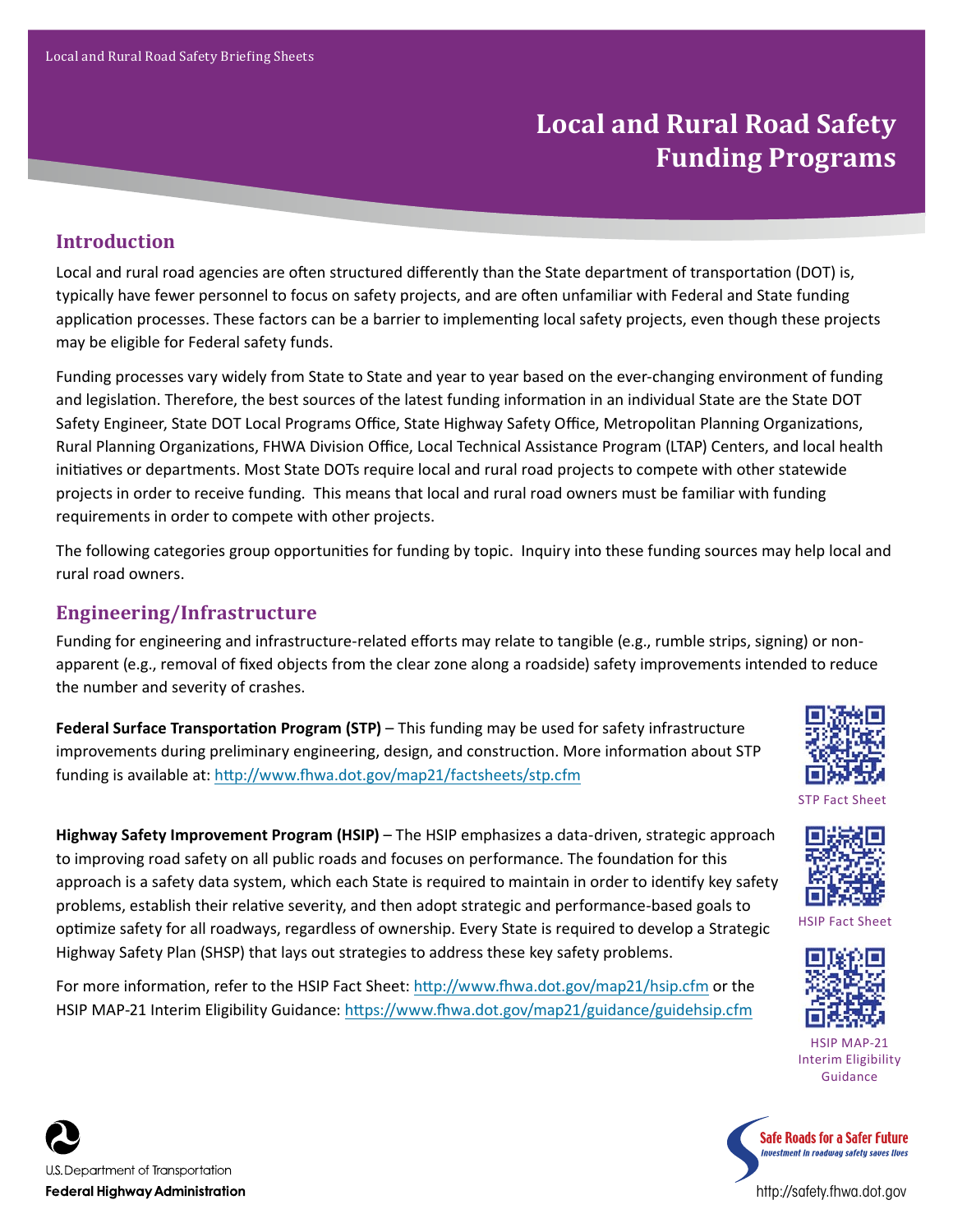**Transportation Alternatives Program (TAP)** – MAP-21 established a new program to provide for a variety of alternative transportation projects including those associated with improving transportation options for pedestrians, bicyclists, and other non-motorized transportation modes. For more information, refer to the TAP Fact Sheet: http://www.fhwa.dot.gov/map21/tap.cfm



**Various Federal Lands and Tribal Transportation Programs** – Several programs provide funding for to support access to Federal and tribal lands, such as:



**Federal Lands and Tribal Transportation Programs** – For more information, refer to the Tribal Transportation Program (TTP) Fact Sheet: http://www.fhwa.dot.gov/map21/ttp.cfm



**Federal Lands Transportation Program** – For more information, refer to the Federal Lands Transportation Program (FLTP) Fact Sheet: http://www.fhwa.dot.gov/map21/fltp.cfm



**Tribal Transportation Program (TTP)** – For more information, refer to the TTP website: http://flh.fhwa.dot.gov/programs/ttp/



**Tribal High Priority Projects Program** – For more information, refer to the Tribal High Priority Projects Program Fact Sheet: http://www.fhwa.dot.gov/map21/thpp.cfm



**Federal Lands Access Program** – For more information, refer to the FLAP Implementation Guidance website: http://www.fhwa.dot.gov/map21/guidance/guideflap.cfm

## **Education and Outreach**

Funding for education, training, workforce development, and outreach may support efforts to identify, collect, and analyze crash and roadway data; best practices associated with implementing safety countermeasures; and practices related to strategic contract administration, such as bundling similar contracts over several municipalities or regions.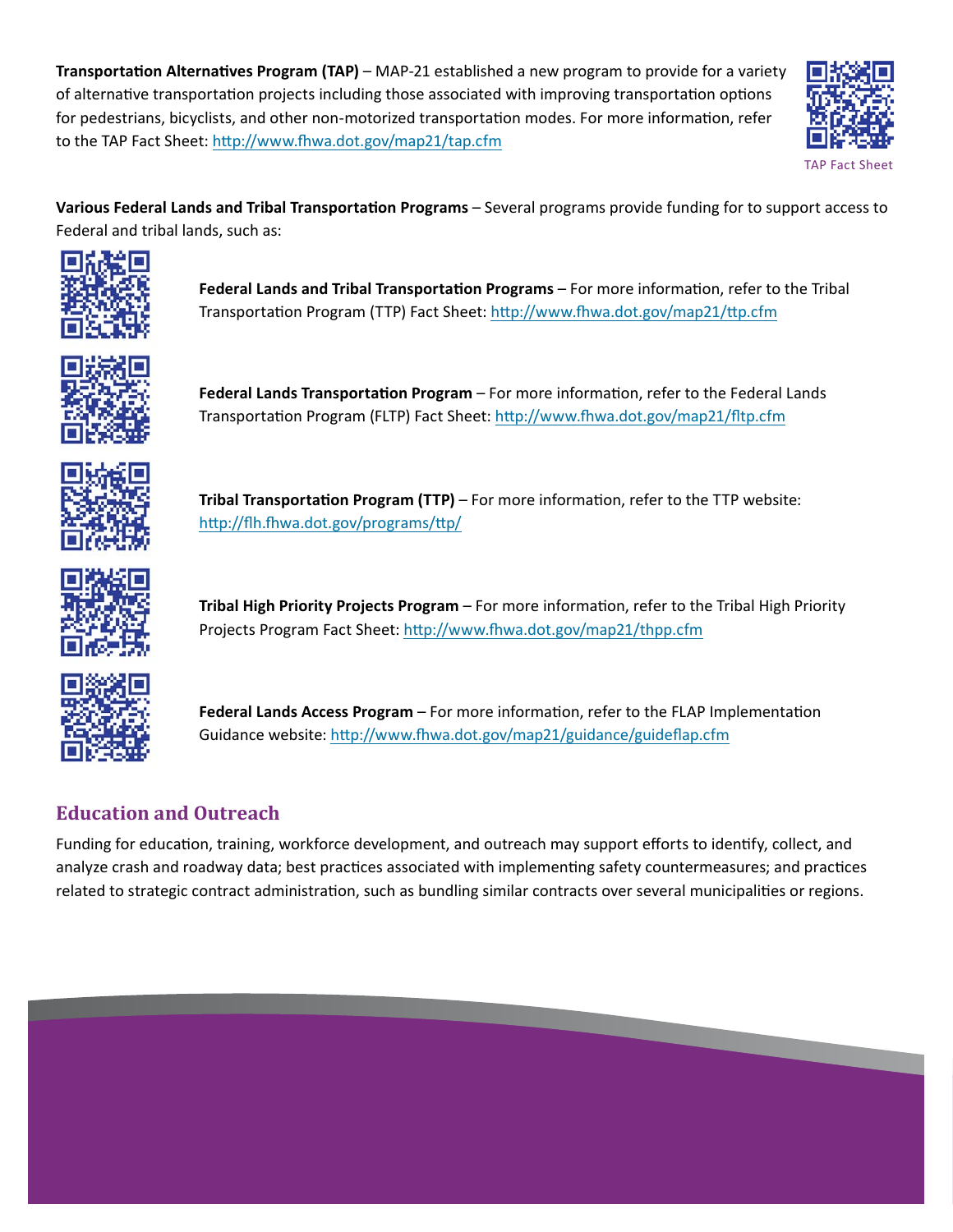**Training and Education** – MAP-21 authorizes \$24 million per year for continuation of training and education programs offered through:



**National Highway Institute (NHI)** – For more information, refer to the NHI website: https://www.nhi.fhwa.dot.gov/default.aspx



**Local and Tribal Technical Assistance Programs (LTAP and TTAP)** – For more information, refer to the LTAP and TTAP website: http://www.ltap.org/

The competitively selected centers for transportation excellence in the areas of the environment, surface transportation safety, rural safety, and project finance are also funded from the training and education funds.



More information related to training and educational opportunities can be found at FHWA's Resource Center website: https://www.fhwa.dot.gov/resourcecenter/

### **Enforcement and Comprehensive Programs**

Funding related to enforcement and comprehensive, or a combination of enforcement, education, and engineering, programs may be used for behavioral safety programs such as enforcement of speed, impairment, and seat belt use. These funds can also be used to provide outreach to high risk users such as motorcycles, bicycles, and pedestrians.

**Highway Safety Improvement Program Funds** – States have used HSIP flex funds to support a range of enforcement and education strategies identified in the SHSP. Examples include overtime safety enforcement, ignition interlock programs, work zone safety messages, safe ride home programs to prevent impaired driving, and outreach programs on the use of car seats.

**23 U.S.C. 154 and 164 Transfer Funds** – States in which Federal-aid highway funds are transferred based on noncompliance with 23 U.S.C. 154 "Open Container Requirements" or 23 U.S.C. 164 "Minimum Penalties for Repeat Offenders for Driving While Intoxicated or Under the Influence" can use the transfer funds on approved projects for alcohol-impaired driving countermeasures or direct the funds to State/local law enforcement to increase impaired driving enforcement. States also may elect to use the funds for activities eligible under 23 U.S.C. 148 "Highway Safety Improvement Program."

**23 U.S.C. 402: State and Community Highway Safety Grants** – Supports a full range of highway safety behavioral programs, emergency medical services, traffic records improvement, non-construction aspects of road safety, speed enforcement and management programs. It also supports the following countermeasures for associated behavioral issues:

- Alcohol high visibility enforcement, training and education of criminal justice professionals (including law enforcement, prosecutors, judges, and probation officers), establishing driving while intoxicated courts;
- Occupant protection "Click It Or Ticket" campaign, child restraint inspection stations;
- Distracted driving educate the public through advertising containing information about the dangers of texting or using a cell phone while driving, for traffic signs that notify drivers about the distracted driving law of the State, or for law enforcement costs related to the enforcement of the distracted driving law; and